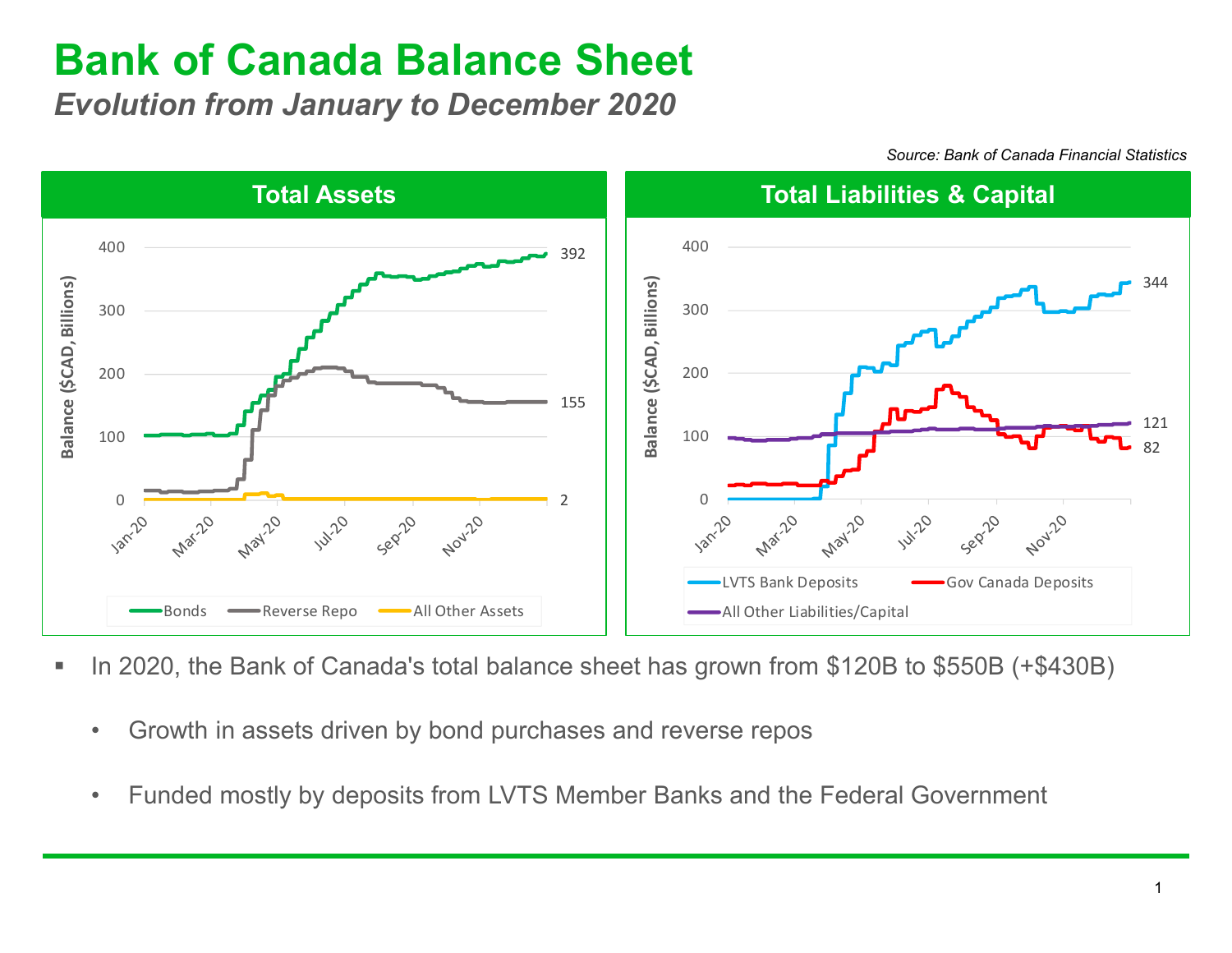## **Bank of Canada Term Repos**

*Maturity Profile of Term Repos since March 18, 2020*

*Source: Bank of Canada Financial Statistics*



■ In March 2020, the Bank of Canada announced various modifications to the Term Repo Operations programs, with the aim of supporting the continuous functioning of financial markets.